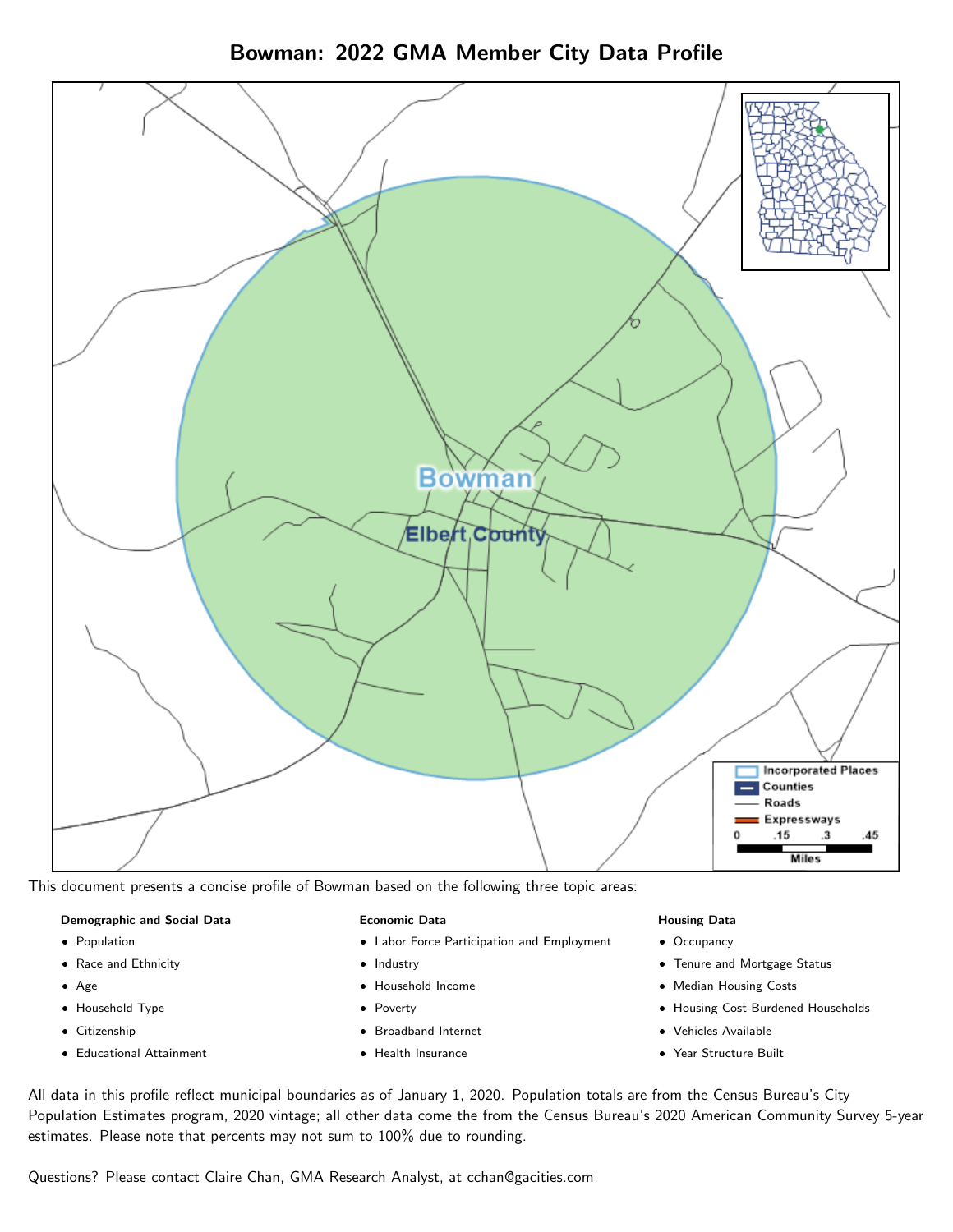# Bowman: Demographic and Social



Age 0% 2% 4% 6% 8% Male **Female** Female 8% 6% 4% 2% 85 and over 80-84 75-79 70-74 65-69 60-64 55-59 50-54 45-49 40-44 35-39 30-34 25-29 20-24 15-19 10-14 5-9 Under 5

Native Born 100%

## Race and Ethnicity



Source: U.S. Census Bureau, City Population Estimates, 2020 vintage Source: American Community Survey, 2020 5-year estimates, table B03002

# Household Type



Source: American Community Survey, 2020 5-year estimates, table B01001 Source: American Community Survey, 2020 5-year estimates, table B11001

## Educational Attainment



Source: American Community Survey, 2020 5-year estimates, table B05002 Source: American Community Survey, 2020 5-year estimates, table B15002



#### **Citizenship**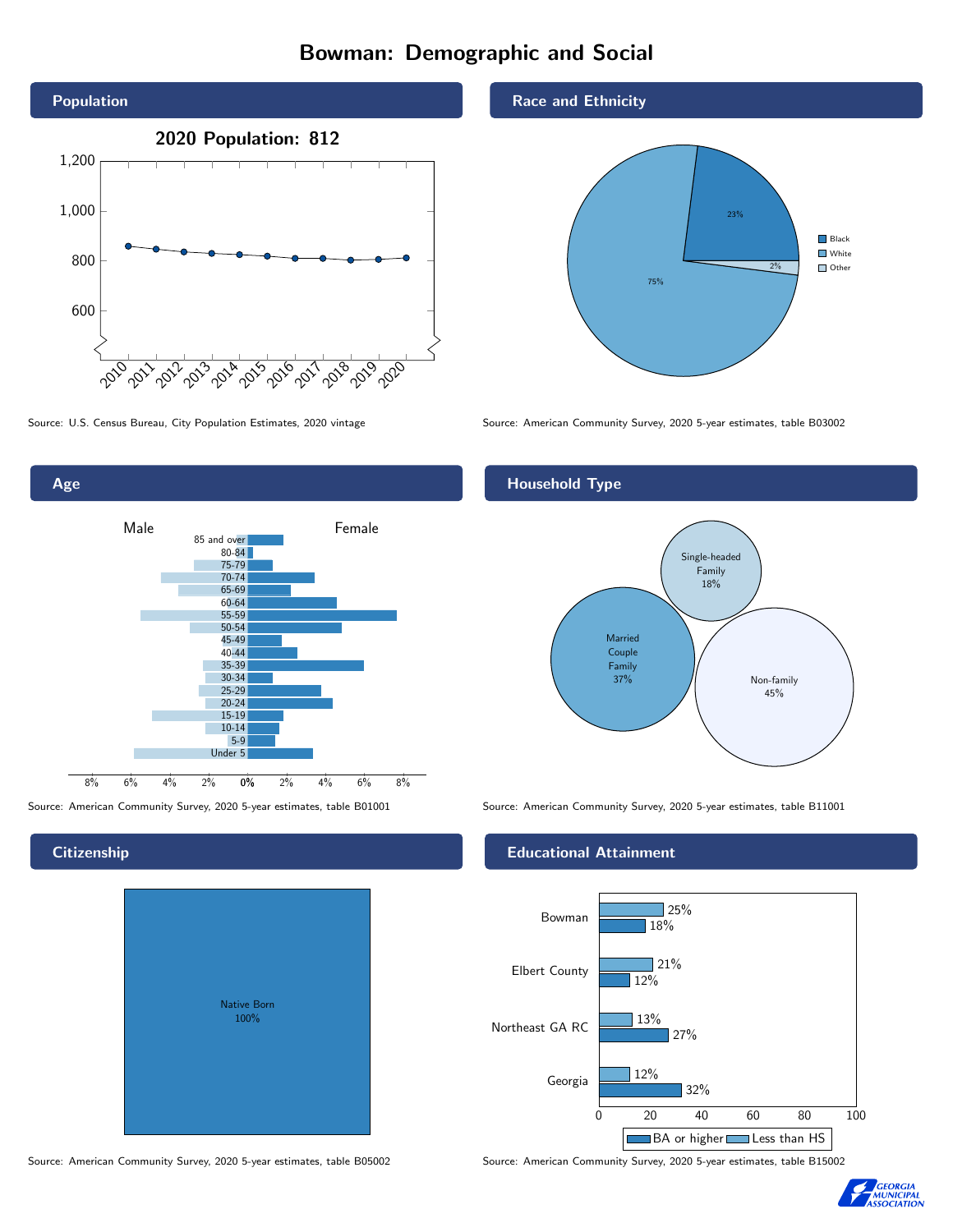# Bowman: Economic



Source: American Community Survey, 2020 5-year estimates, table B23001 Note: Unemployment rate is based upon the civilian labor force.

# Industry

| Agriculture, forestry, fishing and hunting, and mining      | $4\%$ |
|-------------------------------------------------------------|-------|
| Construction                                                | 7%    |
| Manufacturing                                               | 21%   |
| <b>Wholesale Trade</b>                                      | $1\%$ |
| Retail Trade                                                | $4\%$ |
| Transportation and warehousing, and utilities               | 2%    |
| Information                                                 | $1\%$ |
| Finance and insurance, real estate, rental, leasing         | 5%    |
| Professional, scientific, mgt, administrative, waste mgt    | 9%    |
| Educational services, and health care and social assistance | 33%   |
| Arts, entertainment, recreation, accommodation, food        | $7\%$ |
| service                                                     |       |
| Other services, except public administration                | $4\%$ |
| Public administration                                       | 3%    |

Source: American Community Survey, 2020 5-year estimates, table C24030



Source: American Community Survey, 2020 5-year estimates, tables B19013 and B19025 Source: American Community Survey, 2020 5-year estimates, table B17010



Poverty



## Health Insurance



Source: American Community Survey, 2020 5-year estimates, table B28002 Source: American Community Survey, 2020 5-year estimates, table B18135